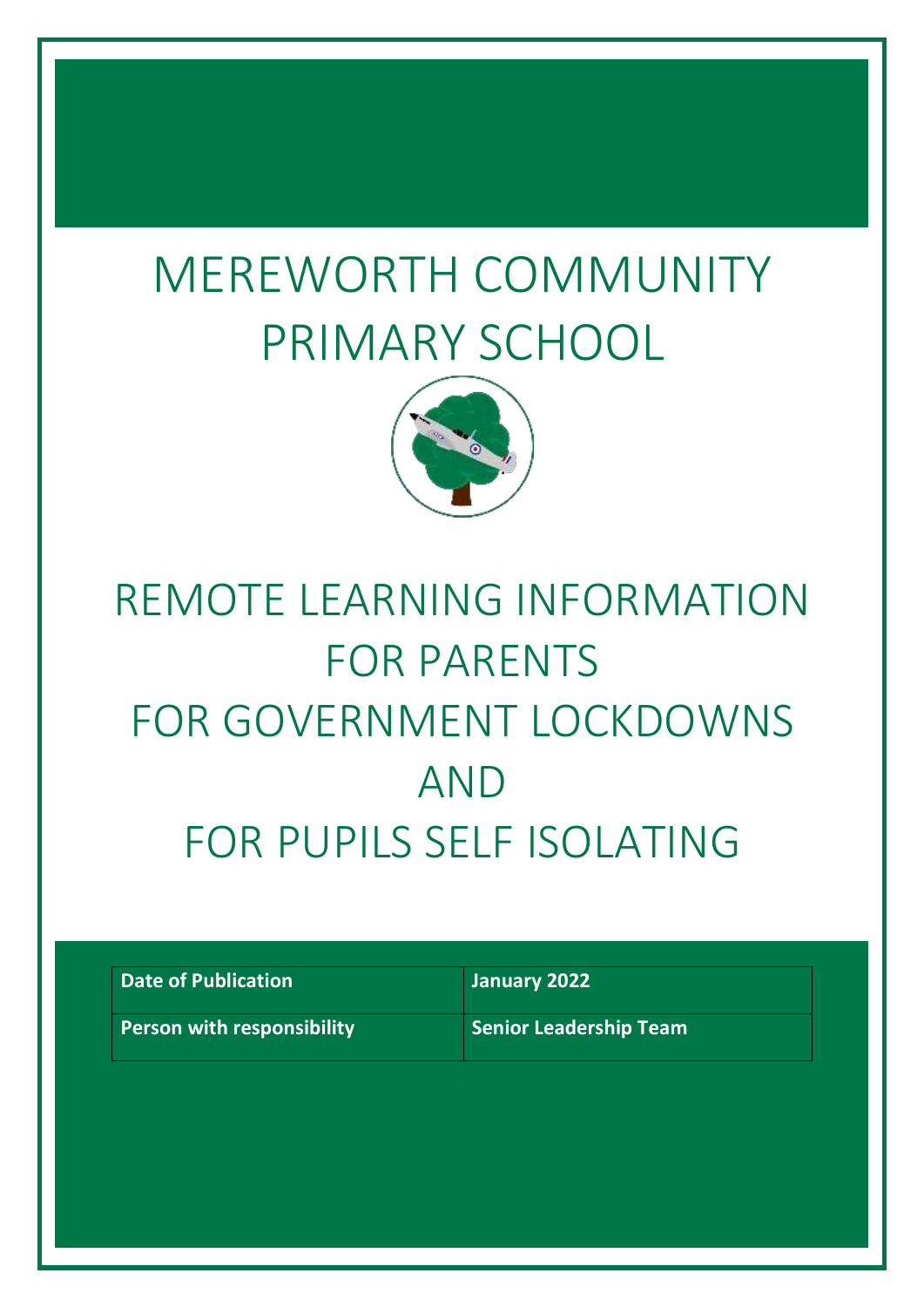## Contents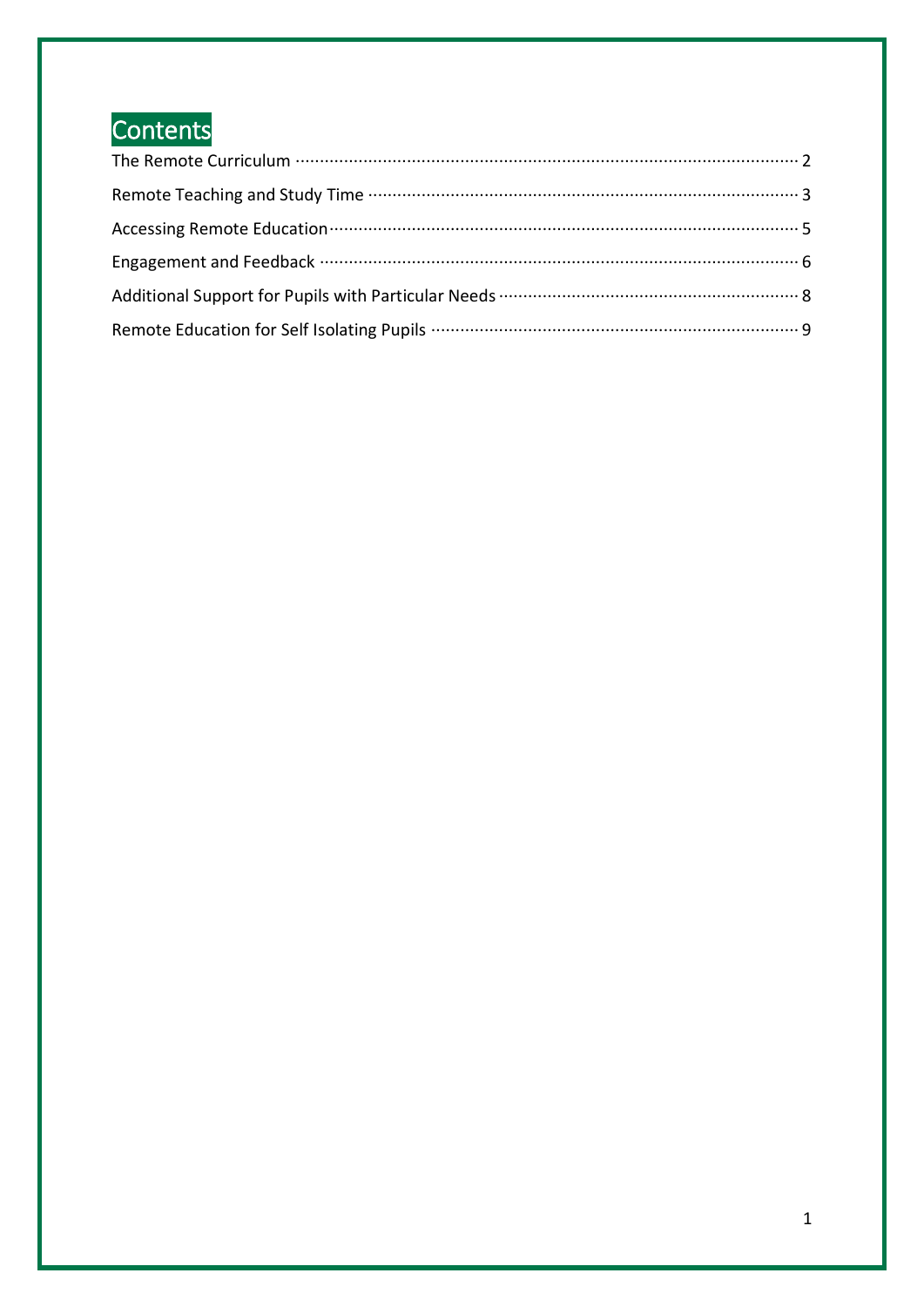## Remote education provision: information for parents

This information is intended to provide clarity and transparency to pupils and parents or carers about what to expect from remote education if local restrictions require entire cohorts (or bubbles) to remain at home.

**For details of what to expect where individual pupils are self-isolating, please see page 9.**

### <span id="page-2-0"></span>The Remote Curriculum

What is taught to pupils at home:

A pupil's first day of being educated remotely might look different from our standard approach, while we take all necessary actions to prepare for a longer period of remote teaching.

What should my child expect from immediate remote education in the first day or two of pupils being sent home?

At 9.00am on the first day of isolation the class teacher will send an initial email to parents from the class email address.

During the first day of home learning the children will be asked to complete their 'directed tasks' which consists of spelling practise, maths passport practise and their home reading. EYFS children will have high frequency words to learn as well as home reading.

The children already have their personal log-in details which allow them to gain immediate access to the following websites: Purple Mash and Mathletics. KS2 have access to SPaG.com and Times Table Rock Stars. KS1 have access to Numbots. If a child has not got their log-in details or if there are issues with the log-in, we would ask the parents to contact the class teacher via their email address or contact the school office.

In addition, BBC Bitesize and Oak Academy websites are the suggested national learning websites, where many additional learning activities for all year groups can be accessed.

<https://www.bbc.co.uk/bitesize>

<https://www.thenational.academy/>

On the second day of isolation the school provision (as outlined below) will begin.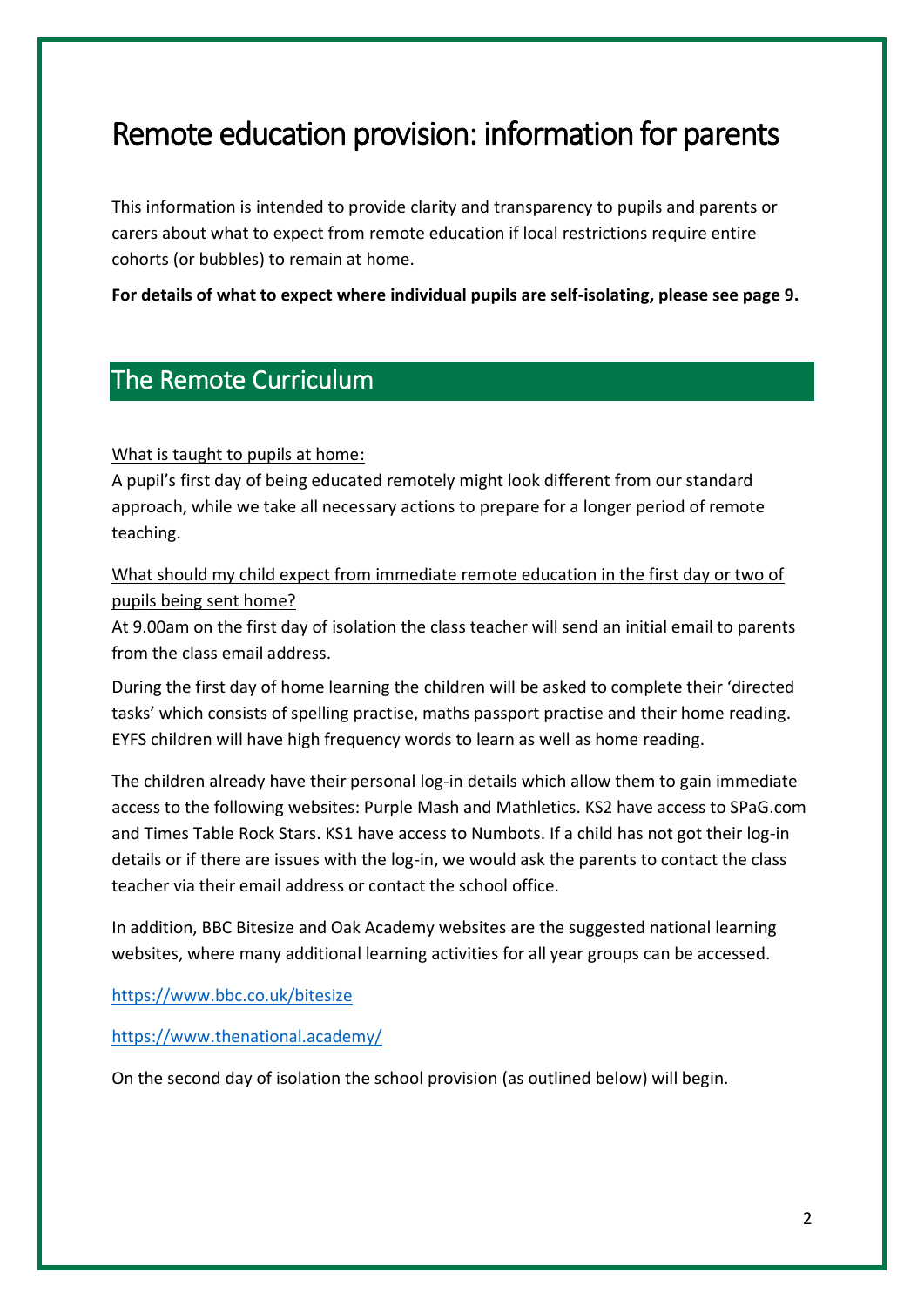Following the first few days of remote education, will my child be taught broadly the same curriculum as they would if they were in school?

We teach the same core curriculum remotely as we do in school wherever possible and appropriate. However, we have needed to make some adaptations. For example, teaching is focused on practising core skills, which will ensure children do not fall behind when learning at home. This means some foundation subjects are taught less often and may be taught as a group of lessons. Pre-recorded lessons will mean parents can access lessons at any time of the day and cope with multiple children using fewer devices.

## <span id="page-3-0"></span>Remote Teaching and Study Time

How long can I expect work set by the school to take my child each day? We expect that remote education (including remote teaching and independent work) will take pupils broadly the following number of hours each day:

| Primary school-aged pupils                                                           | 3 hours a day for KS1 |  |
|--------------------------------------------------------------------------------------|-----------------------|--|
|                                                                                      | 4 hours a day for KS2 |  |
| We expect that remote education will take pupils broadly 3-4 hours per day. This is  |                       |  |
| done using online work, pre-recorded lessons, tasks relating to work set by teachers |                       |  |
| and other meaningful learning.                                                       |                       |  |

| What & How<br>Often? | Pre-Recorded                                                                               | Work Uploaded                                                                                                                                                   | <b>Additional Activities</b>                                                                                                    |
|----------------------|--------------------------------------------------------------------------------------------|-----------------------------------------------------------------------------------------------------------------------------------------------------------------|---------------------------------------------------------------------------------------------------------------------------------|
| <b>EYFS</b>          | Phonics, Maths, Story                                                                      | Maths activities, English<br>activities. All other EYFS<br>curriculum areas are<br>covered within the weekly<br>core curriculum.                                | Busy things<br><b>Phonics Play</b><br>Oxford Owl                                                                                |
| Reading KS1          | Phonics led by class<br>teacher, class story read<br>daily, Year 2 weekly<br>comprehension | Home reading books,<br>phonics activity linked to<br>the teacher's daily pre-<br>recorded video lesson<br>(delivered via Loom), Year 2<br>weekly comprehension. | Children will read books<br>from home and online<br>eBooks.<br>Additional websites have<br>been provided for parents<br>to use. |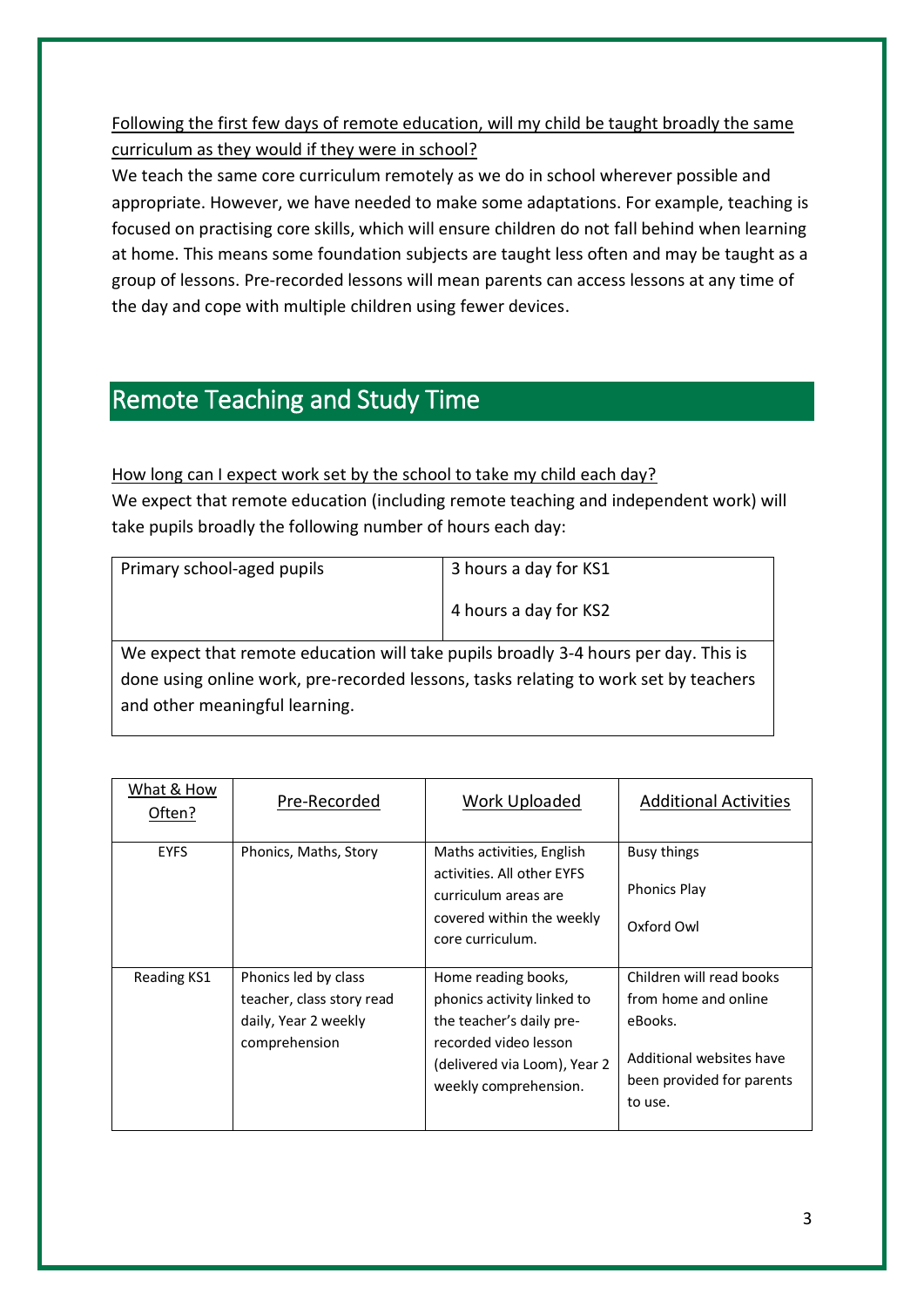| Reading KS2                          | Story read daily and<br>discussed by class teacher                                                                                                                       | Home reading books                                                                                                                                                              | Children will read books<br>from home and online<br>eBooks. |
|--------------------------------------|--------------------------------------------------------------------------------------------------------------------------------------------------------------------------|---------------------------------------------------------------------------------------------------------------------------------------------------------------------------------|-------------------------------------------------------------|
| Maths EYFS and<br>KS1                | Class teacher's daily pre-<br>recorded video lesson<br>(delivered via Loom) for<br>teaching and learning.<br>White Rose pre-recorded<br>teaching video.                  | Activity set that is linked to<br>the class teacher's daily<br>pre-recorded Loom video<br>and White Rose Maths<br>worksheets linked to the<br>White Rose Maths online<br>video. | Mathletics, Numbots                                         |
| Maths KS2                            | Class teacher's daily pre-<br>recorded video lesson<br>(delivered via Loom) for<br>teaching and learning.<br>White Rose pre-recorded<br>teaching video.                  | Activity set that is linked to<br>the class teacher's daily<br>pre-recorded Loom video<br>and White Rose Maths<br>worksheets linked to the<br>White Rose Maths online<br>video. | Times Tables Rockstars,<br>Mathletics                       |
| English KS1                          | Class teacher's daily pre-<br>recorded video lesson<br>(delivered via Loom) for<br>teaching and learning.<br>This video lesson is<br>focussed on phonics and/or<br>SPaG. | Daily writing task/ English<br>task linked to writing                                                                                                                           | Purple Mash and Oxford<br>Owl                               |
| English KS2                          | Class teacher's daily pre-<br>recorded video lesson<br>(delivered via Loom) for<br>teaching and learning.<br>This video lesson is<br>focussed on phonics and/or<br>SPaG. | Daily writing task/ English<br>task linked to writing                                                                                                                           | SPAG.com, Purple Mash<br>and Oxford Owl.                    |
| PE Weekly                            | Videos and activities linked<br>to websites.                                                                                                                             | KS1 + KS2 PE Focus using<br>website links.                                                                                                                                      |                                                             |
| PSHE Weekly                          | NА                                                                                                                                                                       | Follow school curriculum<br>and National events.                                                                                                                                | Activities set by the class<br>teacher.                     |
| Geography,<br>History and<br>Science | Pre-recorded teaching<br>video using the Oak<br>Academy.                                                                                                                 | Quizzes and activities<br>linked to the Oak Academy<br>video.                                                                                                                   | Additional activities set by<br>the class teacher.          |
| Music                                | N/A                                                                                                                                                                      | Activities set on 'Charanga'<br>website                                                                                                                                         | Additional activities set by<br>the class teacher.          |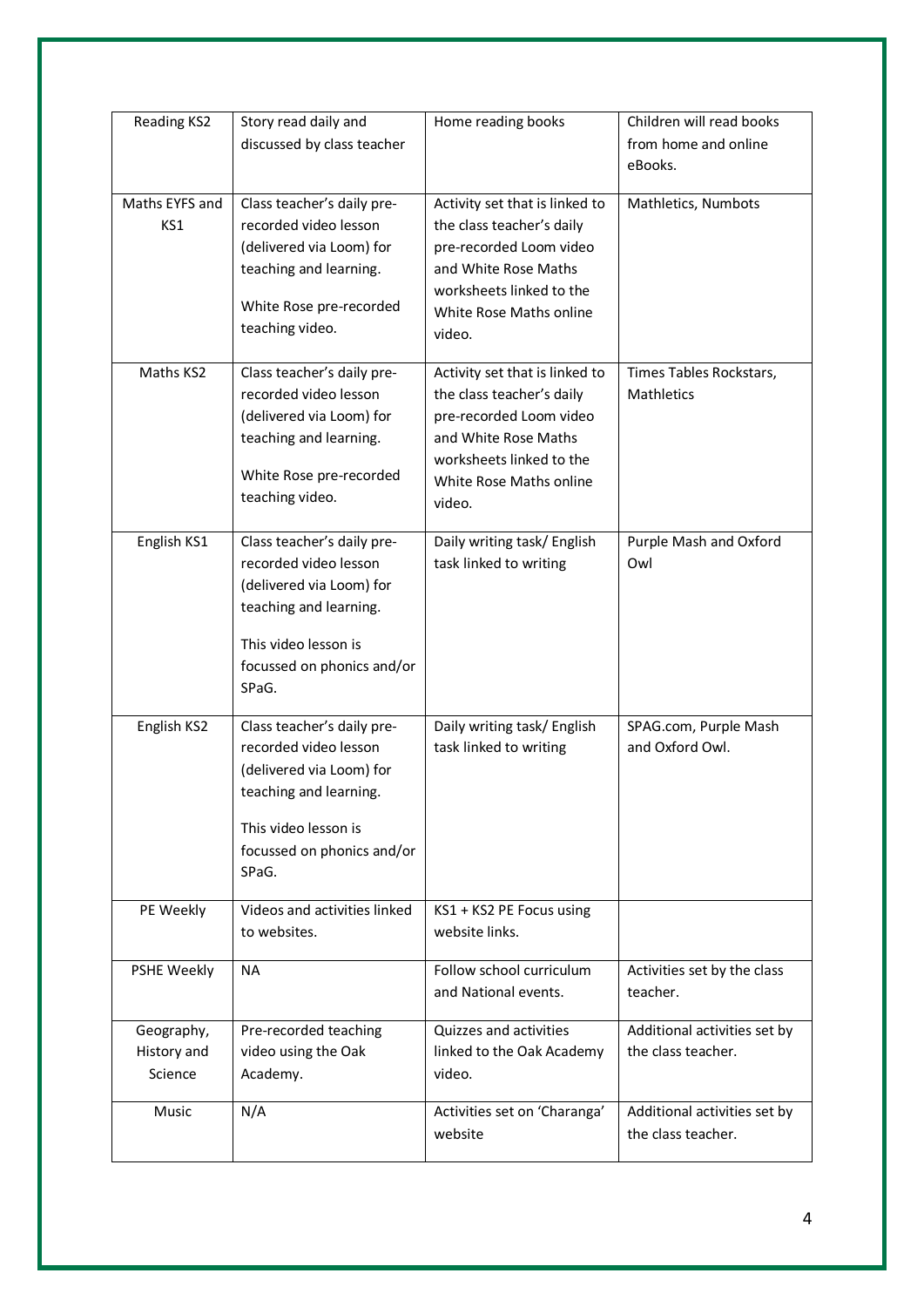| MFL        | N/A | Activities set on a range of | Additional activities set by |
|------------|-----|------------------------------|------------------------------|
|            |     | websites including BBC       | the class teacher.           |
|            |     | Bitesize.                    |                              |
|            |     |                              |                              |
| Computing  | N/A | Activities set on 'Purple    | Additional activities set by |
|            |     | Mash' website.               | the class teacher.           |
|            |     |                              |                              |
| Art and DT | N/A | N/A                          | Additional activities set by |
|            |     |                              | the class teacher.           |
|            |     |                              |                              |

## <span id="page-5-0"></span>Accessing Remote Education

How will my child access any online remote education you are providing? At Mereworth School we will be using the following online platforms for our remote education: Loom, Purple Mash, Oak Academy, BBC Bitesize, Charanga, The White Rose and Mathletics. In addition to this KS2 have access to SPaG.com and Times Table Rock Stars and KS1 have access to Numbots.

Any individual struggling with access issues should contact the class teacher or school office.

#### If my child does not have digital or online access at home, how will you support them to access remote education?

We recognise that some pupils may not have suitable online access at home. We take the following approaches to support those pupils to access remote education:

- We are aware of families who do not have online platforms.
- Printed materials can be collected from the school, if agreed and prearranged with the class teacher.
- The class teacher sends resources via the class teacher email address to all parents.
- Work does not have to be completed on worksheets and paper can be used instead.
- All parents have a direct email to the class teacher.
- Pupils without any access to a device can request a laptop by emailing the class teacher or contacting the school office.
- Completed tasks can be shared with the class teacher via the class teacher email address and parents are encouraged to bring any work completed into school to share with teachers after the schools re-open.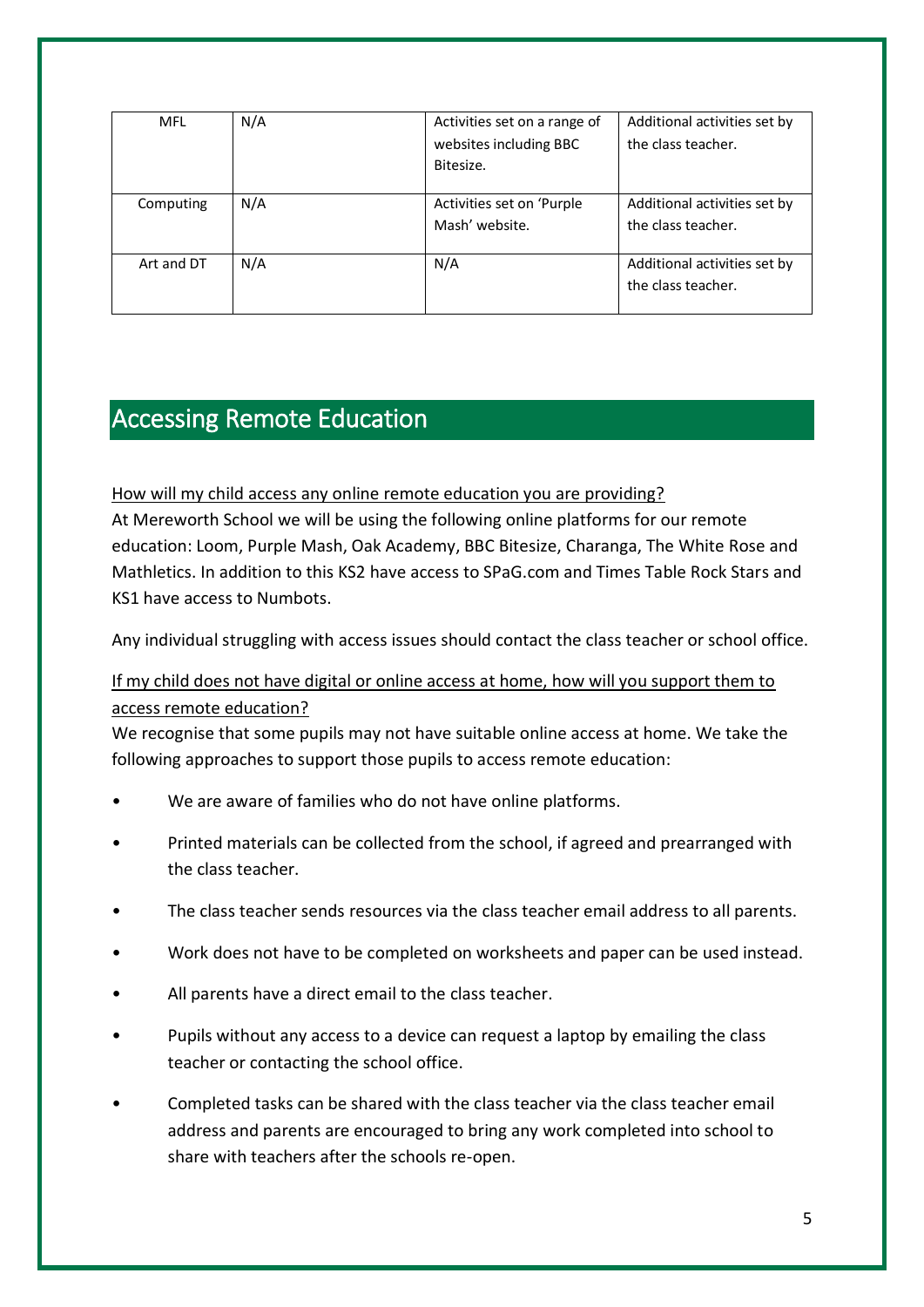#### How will my child be taught remotely?

We use a combination of the following approaches to teach pupils remotely:

- Daily Maths and English activities set by the class teacher on a 'Home Learning' document/email and discussed in the class teacher's daily pre-recorded video lesson (delivered by Loom).
- Reading books pupils have at home and reading books through online platforms.
- Recorded Teaching e.g. The White Rose and Oak National Academy lessons, video/audio recordings made by teachers.
- Printed paper packs produced by teachers e.g. workbooks and worksheets if required and pre-arranged with the class teacher.
- Commercially available websites supporting the teaching of specific subjects or areas, including video clips or sequences e.g. YouTube.
- Websites the school has subscribed to e.g. Mathletics.
- Weekly Headteacher Newsletters that share information about the school.
- Weekly and daily class emails from the class teacher that provide additional communication, feedback, advice and support.

### <span id="page-6-0"></span>Engagement and Feedback

What are your expectations for my child's engagement and the support that we as parents and carers should provide at home?

There is an expectation for children to engage with the daily learning, through pre-recorded teaching and uploaded work. If a family cannot get online, there is an encouragement to contact the school for support. The Senior Leaders in school will contact families whose children have not engaged with learning in order to offer support and adapt strategies to enable every child to learn.

- Children are to access learning for 3 hours a day in KS1 and 4 hours a day in KS2 (statutory).
- Parents to have regular contact with the class teacher via the class email.
- Parents to email work to the class teacher or give the child their work to bring into school on their return.
- Parents should support learning where possible.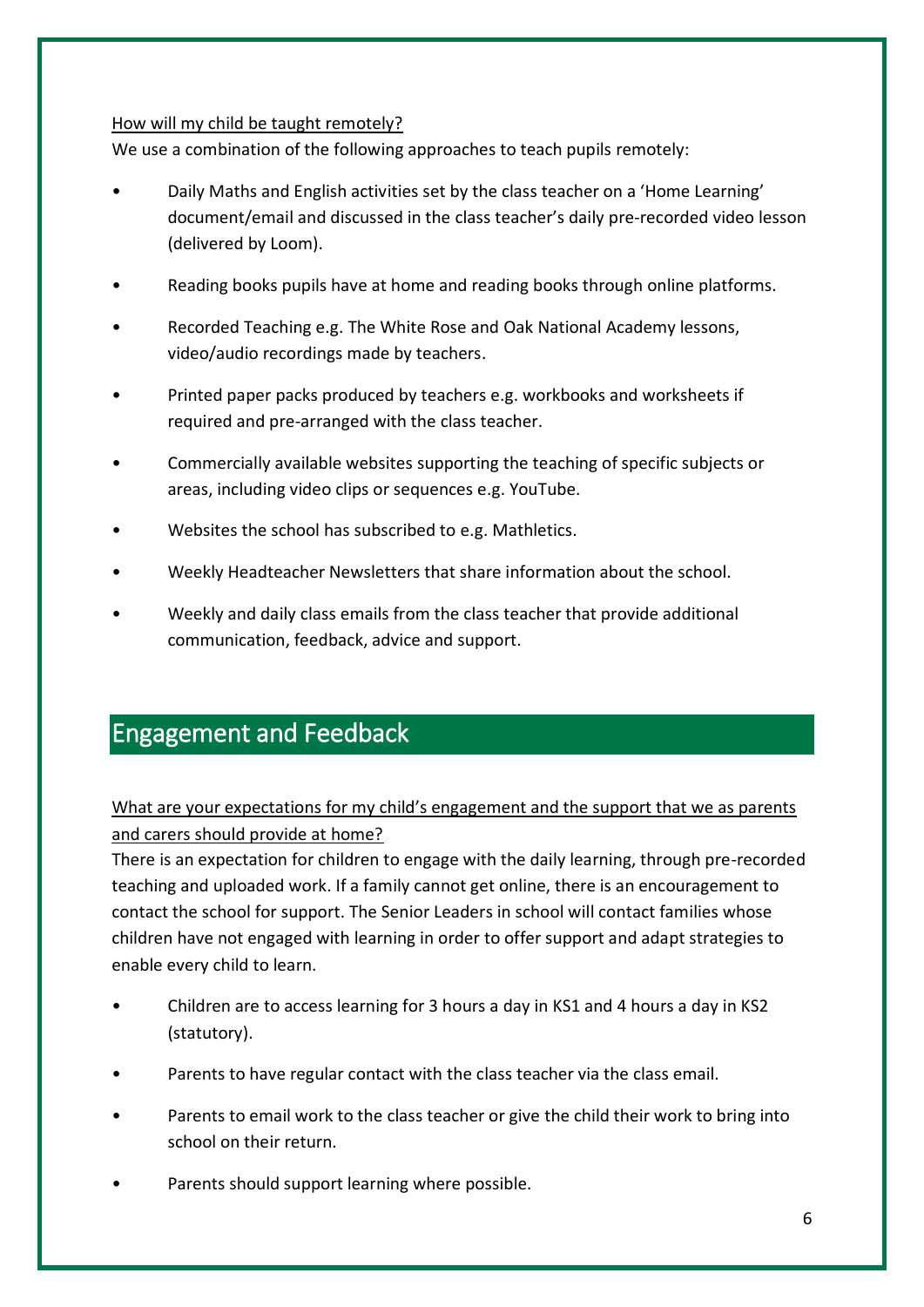- Parents should comment with their child's name every day when they begin to watch the class teacher's pre-recorded daily video lessons (delivered by Loom).
- Class teachers will complete a daily record of engagement and share any concerns with the Senior Leadership team.

How will you check whether my child is engaging with their work and how will I be informed if there are concerns?

• Staff will keep a daily record of the children's participation and engagement in home learning.

- If the teacher has not heard from a parent then they will email the parent to ask how the child is getting on with their home learning.
- If a child's engagement in home learning is a concern then the class teacher will contact a member of the Senior Leadership Team.
- Vulnerable families not working in school during Lockdown will be contacted by the school at least weekly in order to offer support and guidance in learning tasks.

#### How will you assess my child's work and progress?

Feedback can take many forms and may not always mean extensive written comments for individual children.

Our approach to feeding back on pupil work is as follows:

- Whole class feedback on the recorded video lessons.
- A comment on the child's work will be emailed to the parent.
- The class teacher will save all work sent and use this to plan the next steps in learning.
- The class teacher will check the children's understanding of key concepts on their return to school.
- Quizzes and assessments may be put on online platforms for the children to engage with.
- Weekly celebration awards will be given in line with the awards given in school. These will be given for learning behaviours and attitudes as well as showing a positive growth mind-set.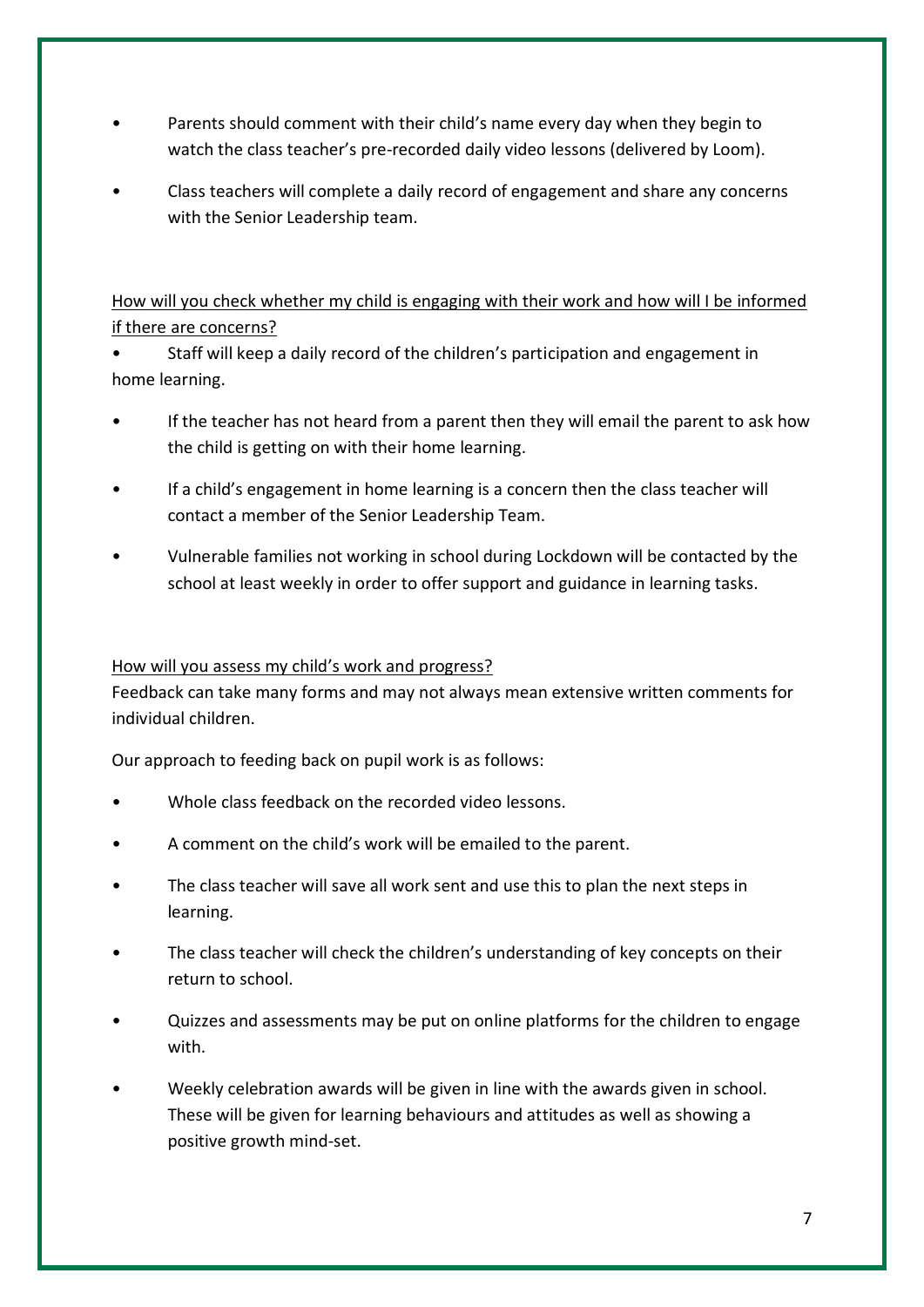## <span id="page-8-0"></span>Additional Support for Pupils with Particular Needs

#### How will you work with me to help my child who needs additional support from adults at home to access remote education?

We recognise that some pupils, for example some pupils with special educational needs and disabilities (SEND), may not be able to access remote education without support from adults at home. We acknowledge the difficulties this may place on families, and we will work with parents and carers to support those pupils in the following ways:

- Differentiation is done within online platforms e.g. Mathletics
- The learning is scaffolded within the teacher's pre-recorded video lessons (delivered via Loom) videos.
- Staff are aware of children who need additional support and have direct contact with these families.
- Reading, spellings and Maths passport targets are all differentiated.
- Contact families on the SEND register at least weekly offering specific SEND support and advice.
- Link with the Specialist Teaching and Learning Service (STLS) in order to attend online surgeries for individual pupils needing additional support.
- Link with specialist professionals such and speech and language therapists in order to access additional services, recommendations and 1:1 programmes through lockdown.